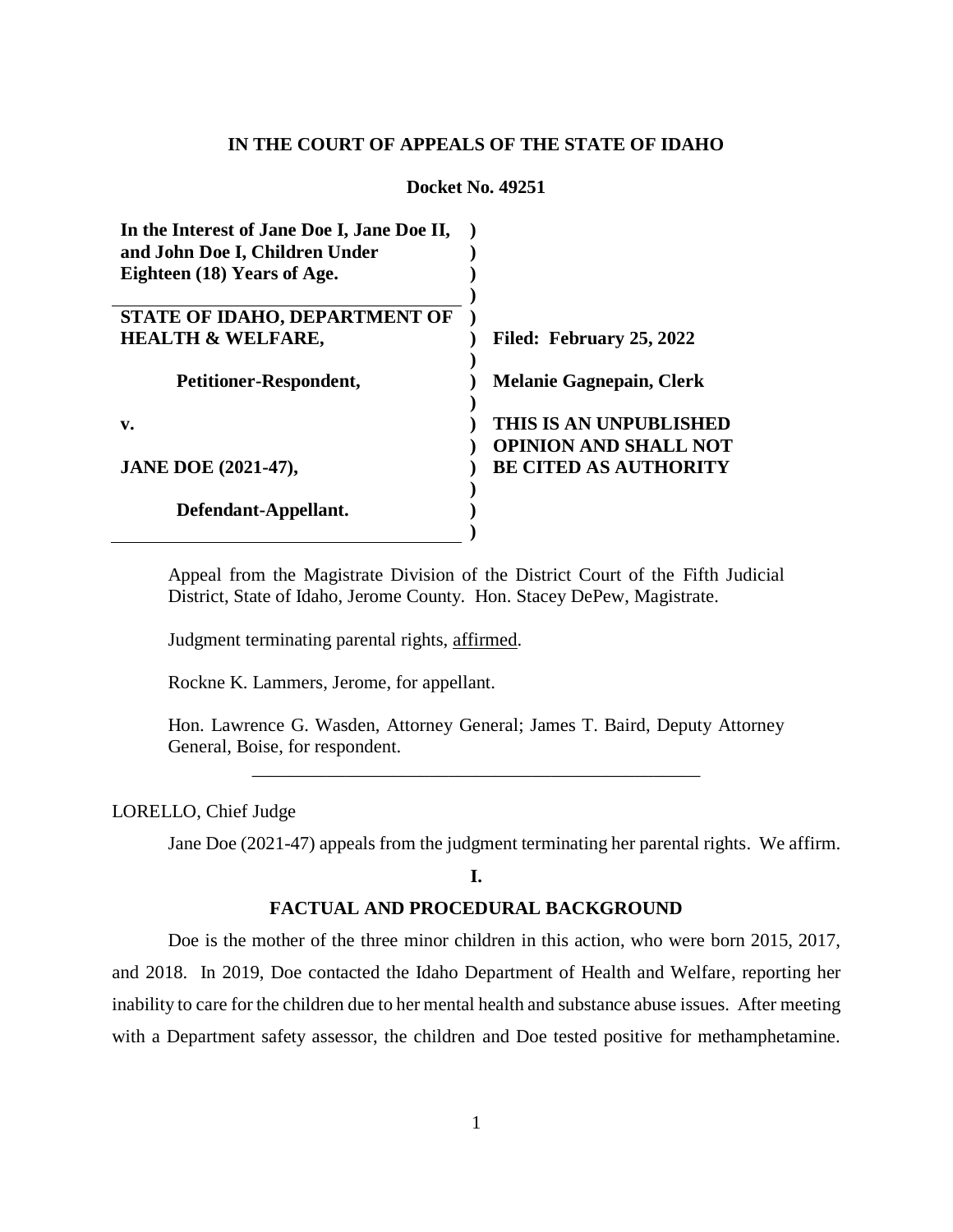The children were declared in imminent danger and were eventually placed into the Department's custody. The magistrate court subsequently approved a case plan for Doe and conducted several review and permanency hearings while the children were in the Department's custody. Ultimately, after more than fifteen months in the Department's custody, the Department filed a petition to terminate Doe's parental rights. After a trial, the magistrate court found by clear and convincing evidence that Doe neglected the children and that termination is in their best interests.<sup>1</sup> Doe appeals.

#### **II.**

# **STANDARD OF REVIEW**

On appeal from a decision terminating parental rights, this Court examines whether the decision is supported by substantial and competent evidence, which means such evidence as a reasonable mind might accept as adequate to support a conclusion. *Doe v. Doe*, 148 Idaho 243, 245-46, 220 P.3d 1062, 1064-65 (2009). The appellate court will indulge all reasonable inferences in support of the trial court's judgment when reviewing an order that parental rights be terminated. *Id.* The Idaho Supreme Court has also said that the substantial evidence test requires a greater quantum of evidence in cases where the trial court's finding must be supported by clear and convincing evidence than in cases where a mere preponderance is required. *State v. Doe*, 143 Idaho 343, 346, 144 P.3d 597, 600 (2006). Clear and convincing evidence is generally understood to be evidence indicating that the thing to be proved is highly probable or reasonably certain. *Roe v. Doe*, 143 Idaho 188, 191, 141 P.3d 1057, 1060 (2006). Further, the trial court's decision must be supported by objectively supportable grounds. *Doe*, 143 Idaho at 346, 144 P.3d at 600.

# **III.**

### **ANALYSIS**

Doe argues that the magistrate court's findings that she neglected the children and that termination is in their best interests are unsupported by substantial and competent evidence. The Department responds that clear and convincing evidence supports the magistrate court's neglect

 $\overline{a}$ 

<sup>&</sup>lt;sup>1</sup> The magistrate court also terminated the parental rights of Doe's husband, who was married to Doe when the children were born but is not their biological father, and two other men Doe identified as possible biological fathers. The decision to terminate these individuals' parental rights is not at issue in this appeal.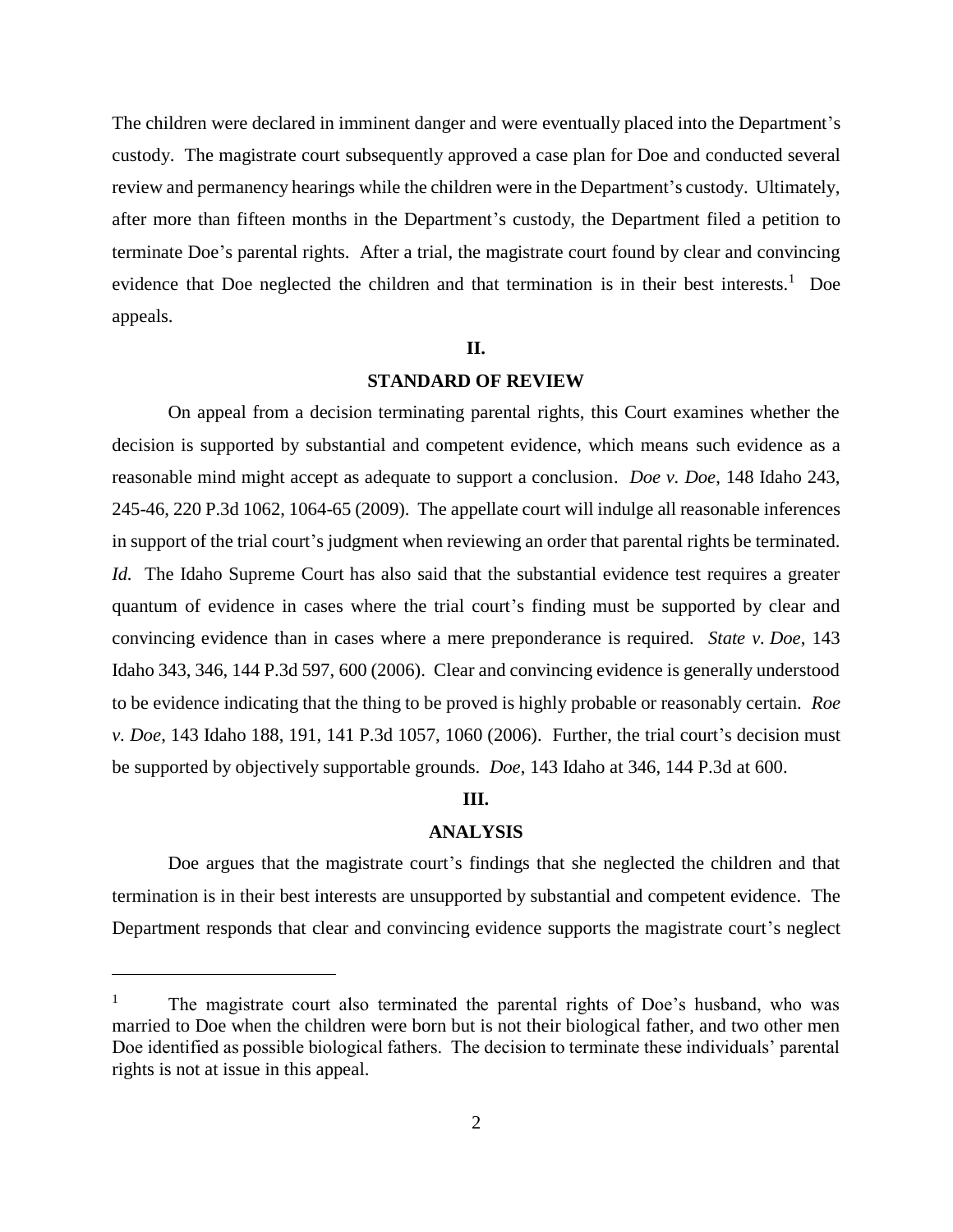and best interests determinations. We hold that Doe has failed to establish error and we affirm the magistrate court's termination decision.

### **A. Statutory Basis for Termination**

A parent has a fundamental liberty interest in maintaining a relationship with his or her child. *Troxel v. Granville*, 530 U.S. 57, 65 (2000); *Doe v. State*, 137 Idaho 758, 760, 53 P.3d 341, 343 (2002). This interest is protected by the Fourteenth Amendment to the United States Constitution. *State v. Doe*, 144 Idaho 839, 842, 172 P.3d 1114, 1117 (2007). Implicit in the Termination of Parent and Child Relationship Act is the philosophy that, wherever possible, family life should be strengthened and preserved. I.C. § 16-2001(2). Therefore, the requisites of due process must be met when terminating the parent-child relationship. *State v. Doe*, 143 Idaho 383, 386, 146 P.3d 649, 652 (2006). Due process requires that the grounds for terminating a parent-child relationship be proved by clear and convincing evidence. *Id*. Because a fundamental liberty interest is at stake, the United States Supreme Court has determined that a court may terminate a parent-child relationship only if that decision is supported by clear and convincing evidence. *Santosky v. Kramer*, 455 U.S. 745, 769 (1982); *see also* I.C. § 16-2009; *In re Doe*, 146 Idaho 759, 761-62, 203 P.3d 689, 691-92 (2009); *Doe*, 143 Idaho at 386, 146 P.3d at 652. Idaho Code Section 16-2005 permits a party to petition the court for termination of the parent-child relationship when it is in the child's best interests and any one of the following five factors exist: (a) abandonment; (b) neglect or abuse; (c) lack of a biological relationship between the child and a presumptive parent; (d) the parent is unable to discharge parental responsibilities for a prolonged period that will be injurious to the health, morals, or well-being of the child; or (e) the parent is incarcerated and will remain incarcerated for a substantial period of time. Each statutory ground is an independent basis for termination. *Doe*, 144 Idaho at 842, 172 P.3d at 1117.

The magistrate court found by clear and convincing evidence that Doe neglected her children. Idaho Code Section 16-2002(3)(a) defines "neglect" as any conduct included in I.C. § 16-1602(31). Section 16-1602(31)(a) provides, in pertinent part, that a child is neglected when the child is without proper parental care and control, or subsistence, medical or other care or control necessary for his or her well-being because of the conduct or omission of his or her parents, guardian, or other custodian or their neglect or refusal to provide them. Neglect also exists where the parent has failed to comply with the court's orders or the case plan in a Child Protective Act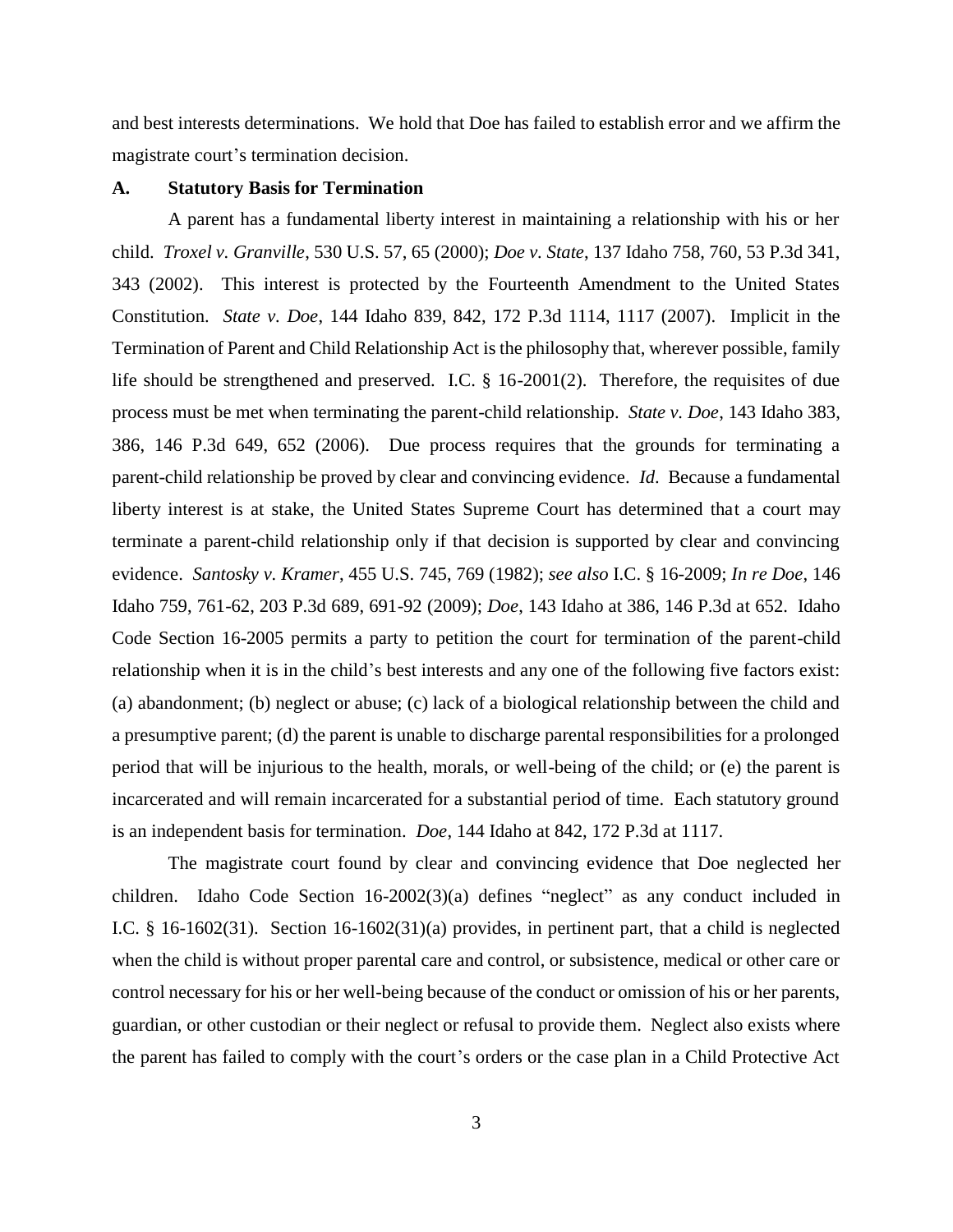case and the Department has had temporary or legal custody of the child for fifteen of the most recent twenty-two months and reunification has not been accomplished by the last day of the fifteenth month in which the child has been in the temporary or legal custody of the Department. I.C. § 16-2002(3)(b).

The magistrate court determined that Doe neglected the children as defined in I.C. § 16-2002(3)(b) by failing to complete her case plan during the twenty-six months the children were in the Department's custody. The copy of Doe's plan that was admitted into evidence during the termination trial required her to, among other things: (1) obtain a drug and alcohol assessment and follow all treatment recommendations in the assessment; (2) obtain a mental health assessment and follow all treatment recommendations; (3) provide proof of income to the Department and maintain stable, drug-free housing throughout the pendency of the underlying child protection case; and (4) comply with all requirements of her probation.<sup>2</sup> The magistrate court found that Doe had not completed these case plan tasks. In support of its neglect determination, the magistrate court made the following factual findings.

Doe failed to complete substance abuse treatment, despite expending "substantial effort to gain sobriety." Doe's case manager testified during the termination trial that Doe admitted having a long-term substance-abuse problem and, despite completing multiple drug and alcohol assessments, she failed to complete a drug treatment program with five different treatment providers. Doe was "kicked out" by four of the providers for noncompliance and transferred from a fifth provider when she left Idaho to live with a boyfriend. Additionally, Doe's case manager testified that Doe tested positive for controlled substances more than once during the underlying child protection action. According to the case manager, Doe was honest about her struggles with drug use and sought help, but was unable to maintain sobriety despite receiving services from the Department.

Doe was similarly unsuccessful in addressing her mental health issues. Doe's case manager testified that Doe completed a mental health assessment that recommended "ongoing individual counseling," which she participated in for a time. However, at some point during the

 $\overline{a}$ 

<sup>&</sup>lt;sup>2</sup> When Doe's case plan was developed, she was serving a term of probation arising from a conviction for driving under the influence.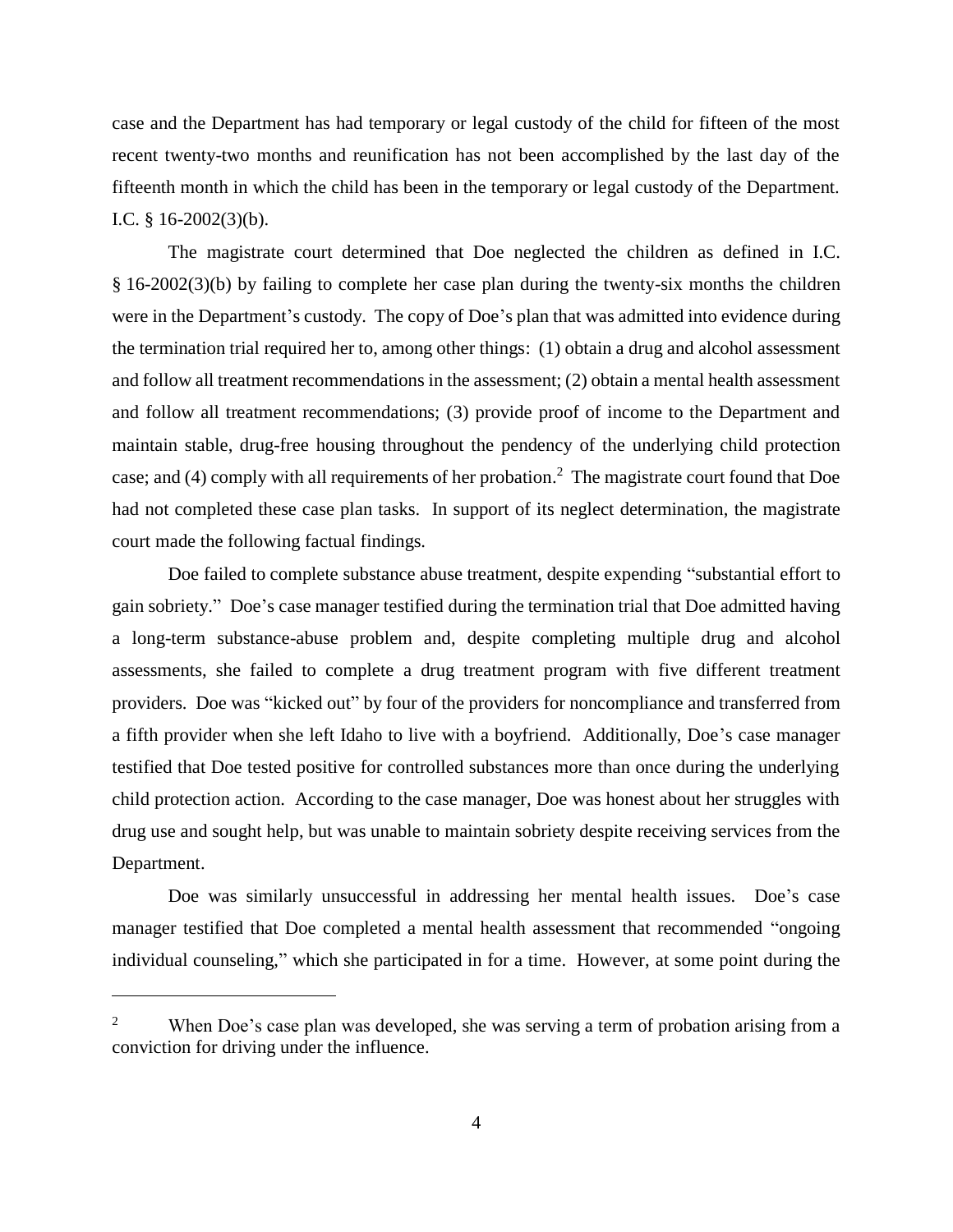underlying child protection action, Doe was hospitalized after attempting suicide. By the time of trial, Doe's case manager was unaware of any mental health counseling Doe was receiving.

Doe also failed to maintain stable housing or employment throughout the underlying child protection action. More than one Department employee testified that Doe lacked consistent employment at different times during the child protection action. Although the magistrate court found that Doe had stable housing for a time while living in Oregon, it was insufficiently stable to permit the return of the children to Doe's care. Doe's caseworker and Doe's advocate coordinator both testified that Doe did not obtain sufficiently stable housing to provide for the children during the child protection case. Regarding employment, the magistrate court found that, despite orally reporting employment to Department workers, Doe failed to verify that purported employment. This finding is consistent with the testimony of Doe's caseworker.

Finally, during the underlying child protection action, Doe served sixty days in jail after violating the conditions of her probation arising from a conviction for driving under the influence. Doe's probation officer testified that Doe violated her probation by failing to complete drug and alcohol treatment, failing to report to her probation officer as ordered, and failing to pay "some outstanding probation fees." According to Doe's probation officer, Doe's probation was revoked and her service of sixty days in jail satisfied her sentence in the underlying criminal case and resulted in the closure of the case.

Doe asserts that the above findings are "contrary to the evidence presented at trial [and] do not support a finding of neglect." Doe expands on this conclusory argument by alleging that a parent's "ability to work a case plan is severely impacted" by COVID-19, rendering "their ability to visit their children . . . almost totally non-existent." The relevance of this allegation to the magistrate court's factual findings is unclear. Doe presents no cogent argument or evidence in the record that COVID-19 somehow diminished or restricted her ability to complete *her* case plan. For example, Doe has not identified how, if at all, COVID-19 prevented her from completing drug and alcohol treatment or complying with the terms of her probation. Moreover, even assuming that COVID-19 limited Doe's ability to visit the children, the magistrate court did not cite Doe's failure to visit the children as a basis for the finding of neglect. To the contrary, the magistrate court noted that Doe demonstrated her love and devotion to the children by traveling from another state to visit the children on weekends.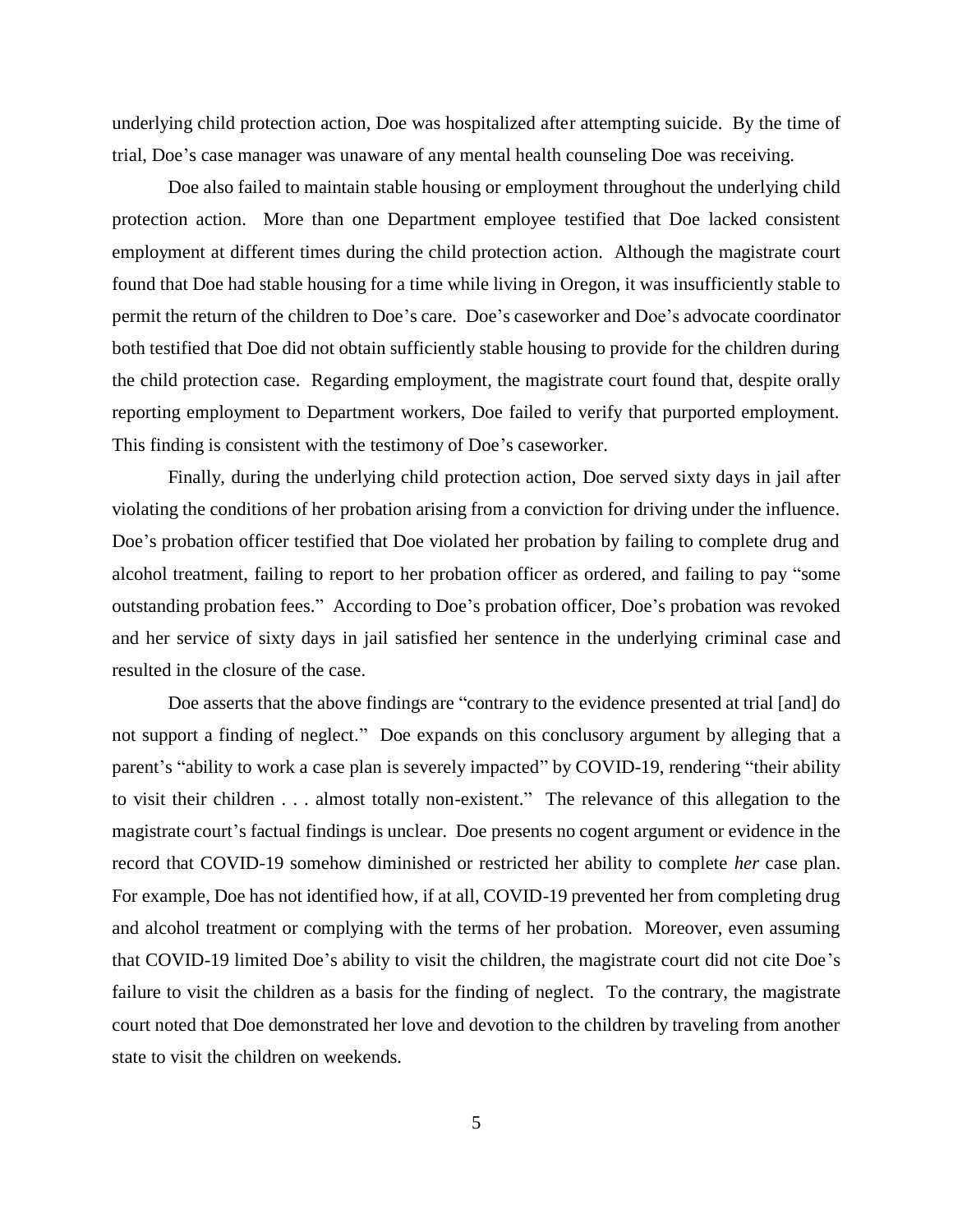Doe does not dispute that the children had been in the Department's custody for approximately twenty-six months at the time of the termination trial, which is beyond the statutory goal of achieving reunification within fifteen months. Although Doe was honest with Department employees regarding her struggles with substance abuse, which the magistrate acknowledged, substantial and competent evidence supports the magistrate court's finding of neglect. Accordingly, Doe has failed to show otherwise.

## **B. Best Interests**

Once a statutory ground for termination has been established, the trial court must next determine whether it is in the best interests of the child to terminate the parent-child relationship. *In re Aragon*, 120 Idaho 606, 611, 818 P.2d 310, 315 (1991). When determining whether termination is in the child's best interests, the trial court may consider the parent's history with substance abuse, the stability and permanency of the home, the unemployment of the parent, the financial contribution of the parent to the child's care after the child is placed in protective custody, the improvement of the child while in foster care, the parent's efforts to improve his or her situation, and the parent's continuing problems with the law. *In re Doe*, 159 Idaho 192, 198, 358 P.3d 77, 83 (2015); *In re Doe*, 156 Idaho 103, 111, 320 P.3d 1262, 1270 (2014). A finding that it is in the best interests of the child to terminate parental rights must still be made upon objective grounds. *In re Doe*, 152 Idaho 953, 956-57, 277 P.3d 400, 403-04 (Ct. App. 2012).

The magistrate court found it is in the best interests of the children to terminate Doe's parental rights in light of her continued substance abuse issues, inability to maintain stable housing and employment, and failure to demonstrate the ability to provide stability for the children. The magistrate court noted that Doe had not reached "a bare minimum of stability and sobriety that would allow the children to return to her care" by the time of trial and that the children could not be safely returned to her for at least another six to twelve months. As discussed above, Doe's case manager testified about Doe's continued struggles with substance abuse and failure to obtain stable housing or employment.

The magistrate court also found that the children were under the care of foster parents who intended to adopt them. Furthermore, despite moving from two, long-term foster placements during the underlying child protection action, all three children's emotional development had improved while under the care of those foster parents. The children's foster mother testified that